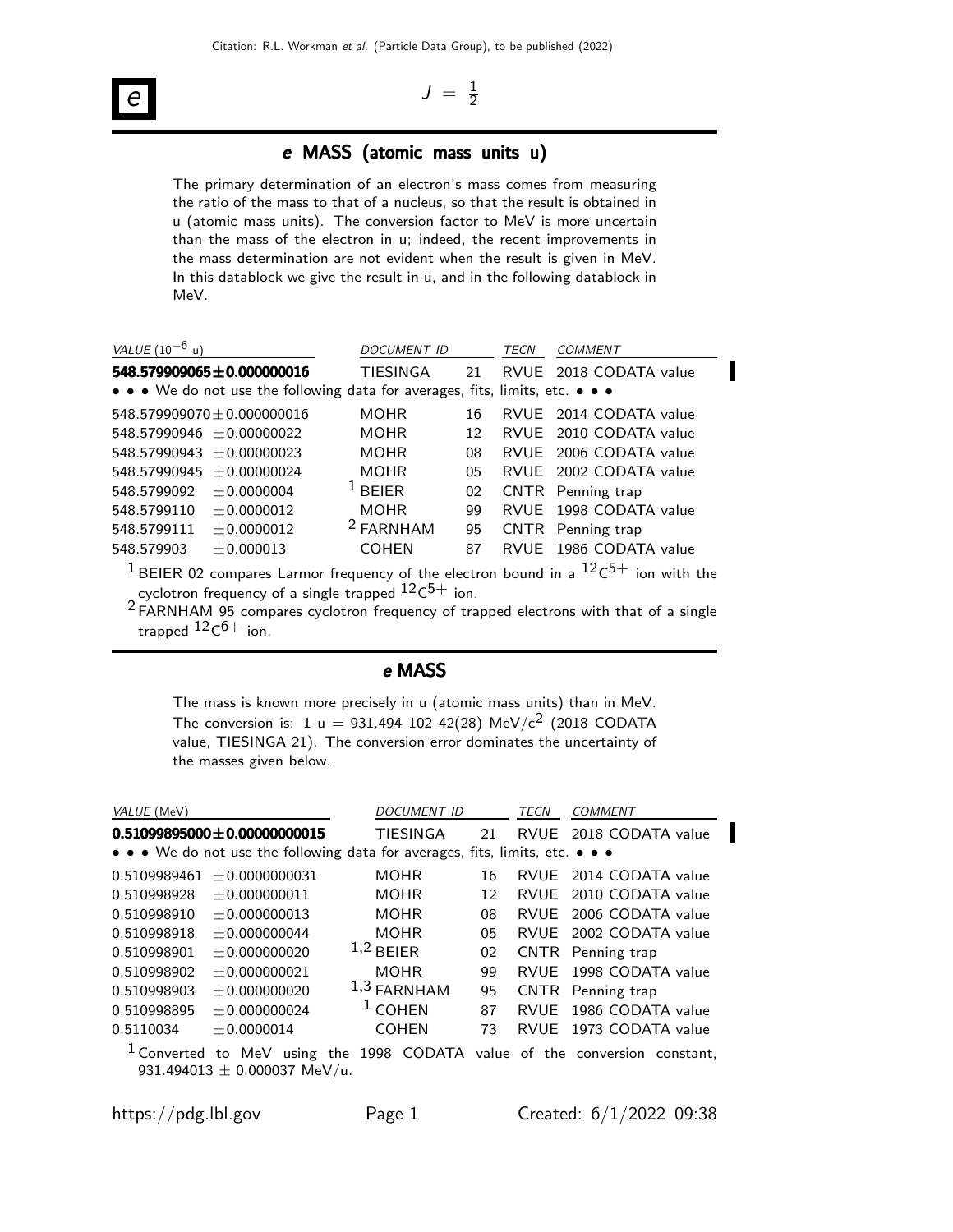- $^2$ BEIER 02 compares Larmor frequency of the electron bound in a  $\mathrm{^{12}C^{5+}}$  ion with the cyclotron frequency of a single trapped  $^{12} \rm C^{5+}$  ion.
- 3 FARNHAM 95 compares cyclotron frequency of trapped electrons with that of a single trapped  $^{12} \mathsf{C}^{6+}$  ion.

$$
(m_{e^+}-m_{e^-})/m_{\text{average}}
$$

A test of CPT invariance.

| <i>VALUE</i>                                                                  | $CL\%$ | <b>DOCUMENT ID</b>  |    | TECN | COMMENT                                                                                          |
|-------------------------------------------------------------------------------|--------|---------------------|----|------|--------------------------------------------------------------------------------------------------|
| $<$ 8 $\times$ 10 $^{-9}$                                                     | 90     | $1$ FFF.            |    |      | 93 CNTR Positronium spectroscopy                                                                 |
| • • • We do not use the following data for averages, fits, limits, etc. • • • |        |                     |    |      |                                                                                                  |
| $\leq 4 \times 10^{-23}$                                                      | 90     | <sup>2</sup> DOLGOV | 14 |      | From photon mass limit                                                                           |
| ${<}4\times10^{-8}$                                                           | 90     | <b>CHU</b>          | 84 |      | <b>CNTR</b> Positronium spectroscopy                                                             |
|                                                                               |        |                     |    |      | $\pm$ FFF 02 value is absoluted via deviation securities that the interference Dudleton constant |

FEE 93 value is obtained under the assumption that the positronium Rydberg constant is exactly half the hydrogen one.

2 DOLGOV 14 result is obtained under the assumption that any mass difference between electron and positron would lead to a non-zero photon mass. The PDG 12 limit of  $1 \times 10^{-18}$  eV on the photon mass is in turn used to derive the value quoted here.

$$
\big|q_{e^+}+q_{e^-}\big|\big/e
$$

A test of CPT invariance. See also similar tests involving the proton.

| <b>VALUE</b>                                                                                                          | DOCUMENT ID | TECN    | COMMENT                                           |
|-----------------------------------------------------------------------------------------------------------------------|-------------|---------|---------------------------------------------------|
| $<$ 4 $\times$ 10 <sup>-8</sup>                                                                                       | $^1$ HUGHES | 92 RVUE |                                                   |
| $\bullet \bullet \bullet$ We do not use the following data for averages, fits, limits, etc. $\bullet \bullet \bullet$ |             |         |                                                   |
| ${<}2\times10^{-18}$                                                                                                  |             |         | <sup>2</sup> SCHAEFER 95 THEO Vacuum polarization |
| ${<}1\times10^{-18}$                                                                                                  |             |         | $3$ MUELLER 92 THEO Vacuum polarization           |
| $1$ HUGHES 92 uses recent measurements of Rydberg-energy and cyclotron-frequency ra-                                  |             |         |                                                   |

2 tios.<br><sup>2</sup> SCHAEFER 95 removes model dependency of MUELLER 92.

3 MUELLER 92 argues that an inequality of the charge magnitudes would, through higherorder vacuum polarization, contribute to the net charge of atoms.

# e MAGNETIC MOMENT ANOMALY

# $\mu_e/\mu_B - 1 = (g-2)/2$

| VALUE (units $10^{-6}$ )                                                | <i>DOCUMENT ID</i> |    | TECN        | CHG    | COMMENT                                                                  |
|-------------------------------------------------------------------------|--------------------|----|-------------|--------|--------------------------------------------------------------------------|
| 1159.65218076±0.00000028 OUR AVERAGE                                    |                    |    |             |        |                                                                          |
| $1159.65218073 \pm 0.00000028$                                          | <b>HANNEKE</b>     | 08 | <b>MRS</b>  |        | Single electron                                                          |
| $1159.6521884 + 0.0000043$                                              | <b>VANDYCK</b>     | 87 | <b>MRS</b>  |        | Single electron                                                          |
| • • • We do not use the following data for averages, fits, limits, etc. |                    |    |             |        | $\bullet\hspace{0.4mm}\bullet\hspace{0.4mm}\bullet\hspace{0.4mm}\bullet$ |
| $1159.65218128 + 0.00000018$                                            | <b>TIESINGA</b>    | 21 | <b>RVUE</b> |        | 2018 CODATA value                                                        |
| $1159.65218091 + 0.00000026$                                            | <b>MOHR</b>        | 16 | RVUF        |        | 2014 CODATA value                                                        |
| $1159.65218076 + 0.00000027$                                            | <b>MOHR</b>        | 12 | <b>RVUE</b> |        | 2010 CODATA value                                                        |
| $1159.65218111 + 0.00000074$                                            | <b>MOHR</b>        | 08 | <b>RVUE</b> |        | 2006 CODATA value                                                        |
| $1159.65218085 + 0.00000076$                                            | $2$ ODOM           | 06 | <b>MRS</b>  |        | Single electron                                                          |
| $1159.6521859 + 0.0000038$                                              | <b>MOHR</b>        | 05 | <b>RVUE</b> |        | 2002 CODATA value                                                        |
| 1159.6521869<br>$+0.0000041$                                            | <b>MOHR</b>        | 99 | <b>RVUF</b> |        | 1998 CODATA value                                                        |
| 1159.652193<br>$+0.000010$                                              | <b>COHEN</b>       | 87 | <b>RVUE</b> |        | 1986 CODATA value                                                        |
| 1159.6521879<br>$+0.0000043$                                            | <b>VANDYCK</b>     | 87 | <b>MRS</b>  | $^{+}$ | Single positron                                                          |
|                                                                         |                    |    |             |        |                                                                          |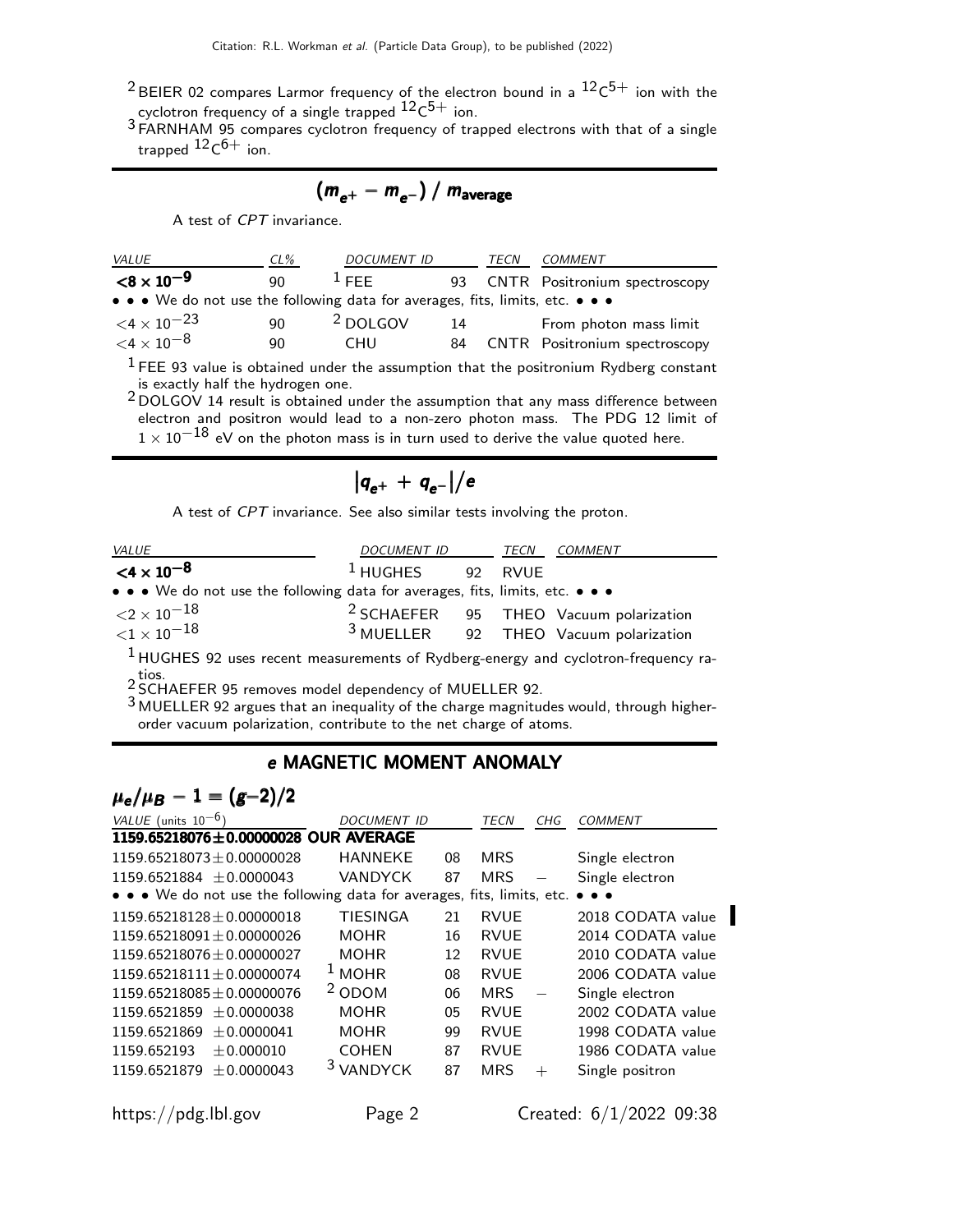- $1$  MOHR 08 average is dominated by ODOM 06.
- 2 Superseded by HANNEKE 08 per private communication with Gerald Gabrielse.
- $3$  This VANDYCK 87 reault is for a positron. We do not take it into account for the average to avoid the assumption of CPT invariance.

$$
(g_{e^+} - g_{e^-}) / g_{\text{average}}
$$

A test of CPT invariance.

| VALUE (units $10^{-12}$ )                                                     | CL% | DOCUMENT ID TECN COMMENT        |  |                                                                                                      |
|-------------------------------------------------------------------------------|-----|---------------------------------|--|------------------------------------------------------------------------------------------------------|
| $-0.5 \pm 2.1$                                                                |     | $1$ VANDYCK 87 MRS Penning trap |  |                                                                                                      |
| • • • We do not use the following data for averages, fits, limits, etc. • • • |     |                                 |  |                                                                                                      |
| < 12                                                                          | 95  |                                 |  | <sup>2</sup> VASSERMAN 87 CNTR Assumes $m_{e^+} = m_{e^-}$                                           |
| $22 + 64$                                                                     |     | SCHWINBERG 81 MRS Penning trap  |  |                                                                                                      |
| <sup>1</sup> VANDYCK 87 measured $(g_-/g_+)$ –1 and we converted it.          |     |                                 |  |                                                                                                      |
|                                                                               |     |                                 |  | <sup>2</sup> VASSERMAN 87 measured $(g_{+} - g_{-})/(g-2)$ . We multiplied by $(g-2)/g = 1.2 \times$ |
| $10^{-3}$                                                                     |     |                                 |  |                                                                                                      |

# e ELECTRIC DIPOLE MOMENT (d)

A nonzero value is forbidden by both  $T$  invariance and  $P$  invariance.

| VALUE $(10^{-28}$ ecm)                                                    | $CL\%$ | <b>DOCUMENT ID</b>         |    | TECN<br><b>COMMENT</b>                             |
|---------------------------------------------------------------------------|--------|----------------------------|----|----------------------------------------------------|
| 0.11<br><                                                                 | 90     | <b>ANDREEV</b>             | 18 | <b>CNTR</b><br>ThO molecules                       |
| • We do not use the following data for averages, fits, limits, etc. • • • |        |                            |    |                                                    |
| 1.3<br>$\,<\,$                                                            | 90     | <sup>2</sup> CAIRNCROSS 17 |    | $180$ Hf <sup>19</sup> F<br><b>ESR</b>             |
| 7980<br>5570<br>$\pm 120$<br>$^{+}$                                       |        | KIM                        | 15 | molecules<br>$Gd_3Ga_5O_{12}$<br>CNTR<br>molecules |
| 0.87<br>$\,<\,$                                                           | 90     | <sup>3</sup> BARON         | 14 | ThO molecules<br><b>CNTR</b>                       |
| 6050<br>$\lt$                                                             | 90     | <sup>4</sup> ECKEL         | 12 | CNTR<br>$Eu0.5Ba0.5TiO3$<br>molecules              |
| 10.5<br>$\,<\,$                                                           | 90     | <sup>5</sup> HUDSON        | 11 | <b>YbF</b> molecules<br><b>NMR</b>                 |
| 6.9<br>7.4<br>士                                                           |        | <b>REGAN</b>               | 02 | 205 TI beams<br><b>MRS</b>                         |
| 18<br>士<br>士<br>12<br>-10                                                 |        | <sup>6</sup> COMMINS       | 94 | $205$ TI beams<br><b>MRS</b>                       |
| 27<br>83<br>士                                                             |        | <b>ABDULLAH</b>            | 90 | $205$ TI beams<br><b>MRS</b>                       |
| 1400<br>士<br>2400                                                         |        | CHO                        | 89 | <b>NMR</b><br>TIF molecules                        |
| 150<br>550<br>$\pm 150$<br>士                                              |        | <b>MURTHY</b>              | 89 | Cs. no B field                                     |
| 5000<br>$\pm 11000$                                                       |        | LAMOREAUX                  | 87 | 199 <sub>Hg</sub><br><b>NMR</b>                    |
| 19000<br>± 34000                                                          | 90     | <b>SANDARS</b>             | 75 | <b>MRS</b><br>Thallium                             |
| 7000<br>± 22000                                                           | 90     | <b>PLAYER</b>              | 70 | <b>MRS</b><br>Xenon                                |
| $<$ 30000                                                                 | 90     | WEISSKOPF                  | 68 | MRS<br>Cesium                                      |

<sup>1</sup> ANDREEV 18 gives a measurement corresponding to this limit as  $(4.3 \pm 3.1 \pm 2.6) \times$  $10^{-30}$  ecm.

 $^2$  CAIRNCROSS 17 gives a measurement corresponding to this limit as (0.09  $\pm$  0.77  $\pm$  $(0.17) \times 10^{-28}$  ecm.

 $3$  BARON 14 gives a measurement corresponding to this limit as  $(-0.21 \pm 0.37 \pm 0.25) \times$  $10^{-28}$  ecm.

 $^4$  ECKEL 12 gives a measurement corresponding to this limit as ( $-1.07\pm3.06\pm1.74)\times$  $10^{-25}$  ecm.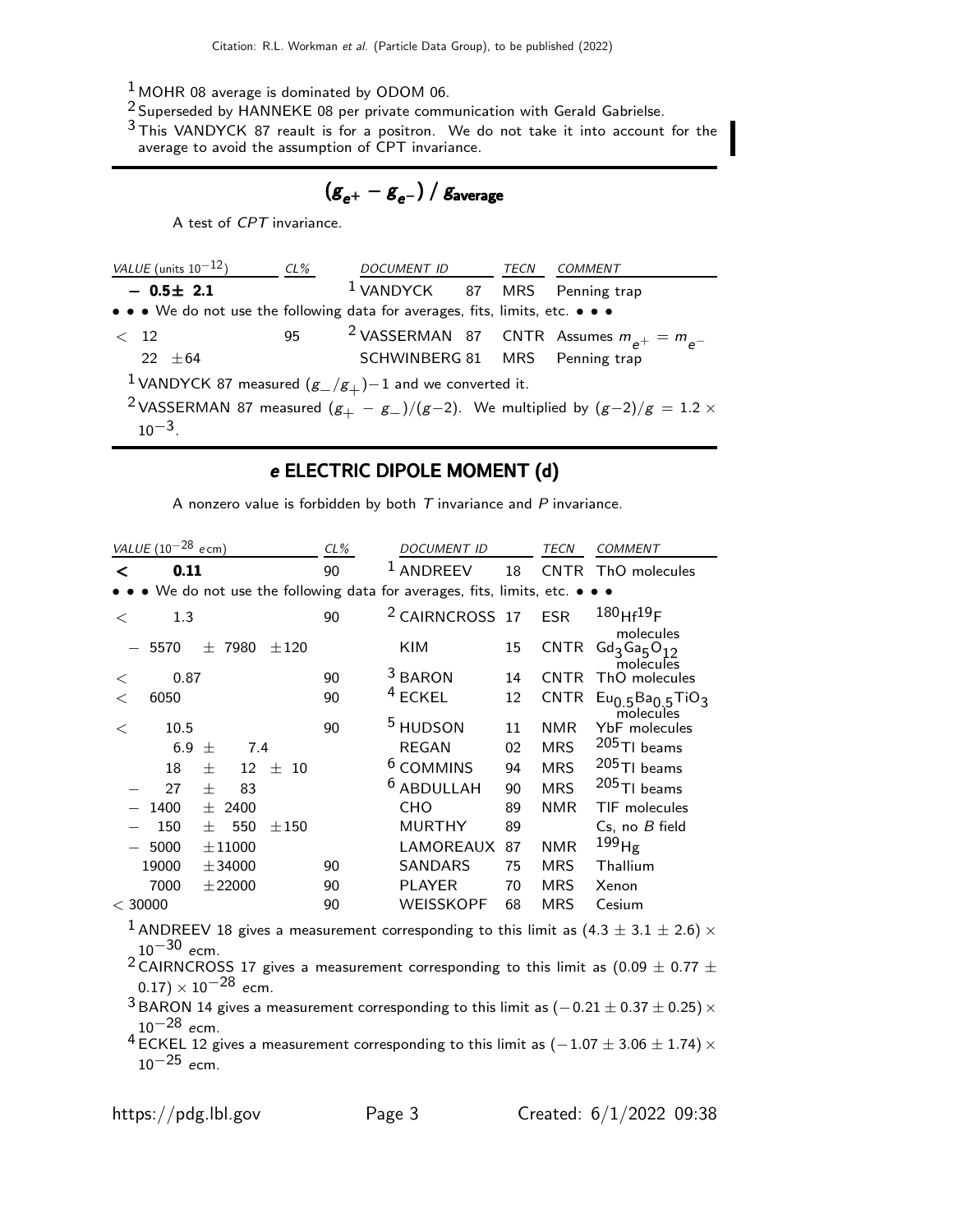- $^5$ HUDSON 11 gives a measurement corresponding to this limit as ( $-2.4\pm5.7\pm1.5)\times$  $10^{-28}$  ecm.
- 6 ABDULLAH 90, COMMINS 94, and REGAN 02 use the relativistic enhancement of a valence electron's electric dipole moment in a high-Z atom.

# e<sup>−</sup> MEAN LIFE / BRANCHING FRACTION

A test of charge conservation. See the "Note on Testing Charge Conservation and the Pauli Exclusion Principle" following this section in our 1992 edition (Physical Review  $D45$  S1 (1992), p. VI.10).

Most of these experiments are one of three kinds: Attempts to observe (a) the 255.5 keV gamma ray produced in  $e^ \rightarrow \nu_e \gamma$ , (b) the (K) shell x ray produced when an electron decays without additional energy deposit, e.g.,  $e^ \rightarrow \nu_e \overline{\nu}_e \nu_e$  ("disappearance" experiments), and (c) nuclear deexcitation gamma rays after the electron disappears from an atomic shell and the nucleus is left in an excited state. The last can include both weak boson and photon mediating processes. We use the best  $e^-\rightarrow\,\nu_{\mathsf{e}}\gamma$  limit for the Summary Tables.

Note that we use the mean life rather than the half life, which is often reported.

#### $e \rightarrow \nu_e \gamma$  and astrophysical limits

| VALUE (yr) |                                | CL% | DOCUMENT ID                                                                   | TECN | <b>COMMENT</b>                                                   |
|------------|--------------------------------|-----|-------------------------------------------------------------------------------|------|------------------------------------------------------------------|
|            | $>6.6 \times 10^{28}$          | 90  | AGOSTINI                                                                      |      | 15B BORX $e^- \rightarrow \nu \gamma$                            |
|            |                                |     | • • • We do not use the following data for averages, fits, limits, etc. • • • |      |                                                                  |
|            | $>1.2 \times 10^{24}$          | 90  |                                                                               |      | ABGRALL 17 HPGE electron decay to invisible                      |
|            | $>1.22\times10^{26}$           | 68  | <sup>1</sup> KLAPDOR-K07 CNTR $e^- \rightarrow \nu \gamma$                    |      |                                                                  |
|            | $>4.6 \times 10^{26}$          | 90  | BACK                                                                          |      | 02 BORX $e^- \rightarrow \nu \gamma$                             |
|            | $>3.4 \times 10^{26}$          | 68  | BELLI                                                                         |      | 00B DAMA $e^- \rightarrow \nu \gamma$ , liquid Xe                |
|            | $>3.7 \times 10^{25}$          | 68  | AHARONOV                                                                      |      | 95B CNTR $e^- \rightarrow \nu \gamma$                            |
|            | $>2.35\times10^{25}$           | 68  | <b>BALYSH</b>                                                                 |      | 93 CNTR $e^- \rightarrow \nu \gamma$ , <sup>76</sup> Ge detector |
|            | $>1.5 \times 10^{25}$          | 68  | <b>AVIGNONE</b>                                                               |      | 86 CNTR $e^- \rightarrow \nu \gamma$                             |
|            | $>1$ $\times$ 10 <sup>39</sup> |     | <sup>2</sup> ORITO                                                            |      | 85 ASTR Astrophysical argument                                   |
|            | $>3$ $\times$ 10 <sup>23</sup> | 68  | <b>BELLOTTI</b>                                                               |      | 83B CNTR $e^- \rightarrow \nu \gamma$                            |

 $1$  The authors of A. Derbin et al, arXiv:0704.2047v1 argue that this limit is overestimated by at least a factor of 5.

 $2$  ORITO 85 assumes that electromagnetic forces extend out to large enough distances and that the age of our galaxy is  $10^{10}$  years.

#### Disappearance and nuclear-de-excitation experiments

| VALUE (yr)                                                                    | $CL\%$ | <b>DOCUMENT ID</b> |    | TECN | <b>COMMENT</b>                                      |
|-------------------------------------------------------------------------------|--------|--------------------|----|------|-----------------------------------------------------|
| $>6.4 \times 10^{24}$                                                         | 68     | $1$ BFI I I        |    |      | 99B DAMA De-excitation of <sup>129</sup> Xe         |
| • • • We do not use the following data for averages, fits, limits, etc. • • • |        |                    |    |      |                                                     |
| $>4.2\times10^{24}$                                                           | 68     | <b>BELLI</b>       | 99 |      | DAMA lodine L-shell disappearance                   |
| $>2.4\times10^{23}$                                                           | 90     | $2$ BFI I I        |    |      | 99D DAMA De-excitation of <sup>127</sup> I (in NaI) |
| $>4.3\times10^{23}$                                                           | 68     | <b>AHARONOV</b>    |    |      | 95B CNTR Ge K-shell disappearance                   |
| $>2.7\times10^{23}$                                                           | 68     | <b>REUSSER</b>     | 91 |      | CNTR Ge K-shell disappearance                       |
| $>2 \times 10^{22}$                                                           | 68     | <b>BELLOTTI</b>    |    |      | 83B CNTR Ge K-shell disappearance                   |
|                                                                               |        |                    |    |      |                                                     |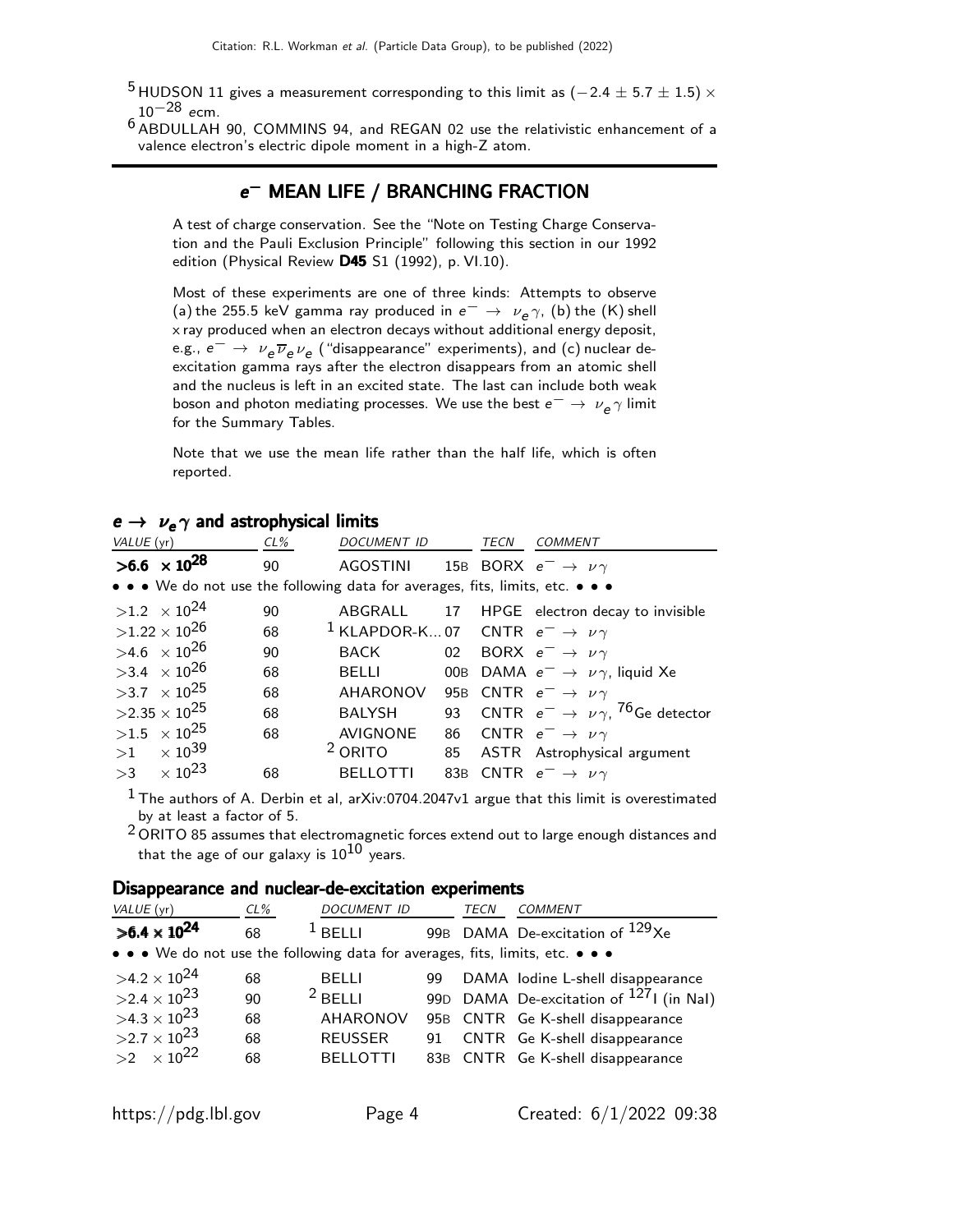- $1$  BELLI 99B limit on charge nonconserving  $e^-$  capture involving excitation of the 236.1 keV nuclear state of  $129x$ e; the 90% CL limit is  $3.7 \times 10^{24}$  yr. Less stringent limits for other states are also given.
- 2 BELLI 99<sup>D</sup> limit on charge nonconserving e− capture involving excitation of the 57.6 keV nuclear state of <sup>127</sup>I. Less stringent limits for the other states and for the state of 23Na are also given.

## LIMITS ON LEPTON-FLAVOR VIOLATION IN PRODUCTION

Forbidden by lepton family number conservation.

This section was added for the 2008 edition of this Review and is not complete. For a list of further measurements see references in the papers listed below.

| $\sigma(e^+e^- \to e^{\pm}\tau^{\mp})$ / $\sigma(e^+e^- \to \mu^+\mu^-)$      |  |  |  |  |                                                                                                 |  |  |  |
|-------------------------------------------------------------------------------|--|--|--|--|-------------------------------------------------------------------------------------------------|--|--|--|
| VALUE CL% DOCUMENT ID TECN COMMENT                                            |  |  |  |  |                                                                                                 |  |  |  |
|                                                                               |  |  |  |  | <b><math>\leq 8.9 \times 10^{-6}</math></b> 95 AUBERT 07P BABR $e^+e^-$ at $E_{cm} = 10.58$ GeV |  |  |  |
| • • • We do not use the following data for averages, fits, limits, etc. • • • |  |  |  |  |                                                                                                 |  |  |  |
|                                                                               |  |  |  |  | $\langle 1.8 \times 10^{-3} \rangle$ 95 GOMEZ-CAD 91 MRK2 $e^+e^-$ at $E_{cm} = 29$ GeV         |  |  |  |
| $\sigma(e^+e^- \to \mu^{\pm}\tau^{\mp})$ / $\sigma(e^+e^- \to \mu^+\mu^-)$    |  |  |  |  |                                                                                                 |  |  |  |
| VALUE CL% DOCUMENT ID TECN COMMENT                                            |  |  |  |  |                                                                                                 |  |  |  |
|                                                                               |  |  |  |  | <b>&lt;4.0 x 10<sup>-6</sup></b> 95 AUBERT 07P BABR $e^+e^-$ at $E_{cm} = 10.58$ GeV            |  |  |  |
| • • • We do not use the following data for averages, fits, limits, etc. • • • |  |  |  |  |                                                                                                 |  |  |  |
|                                                                               |  |  |  |  | $\langle 6.1 \times 10^{-3} \rangle$ 95 GOMEZ-CAD 91 MRK2 $e^+e^-$ at $E_{cm} = 29$ GeV         |  |  |  |

| TIESINGA     | 21              | RMP 93 025010          | E. Tiesinga et al.                     | (NIST)                                                     |
|--------------|-----------------|------------------------|----------------------------------------|------------------------------------------------------------|
| ANDREEV      | 18              | NAT 562 355            | V. Andreev et al.                      | (ACME Collab.)                                             |
| ABGRALL      | 17              | PRL 118 161801         | N. Abgrall et al.                      | (MAJORANA Collab.)                                         |
| CAIRNCROSS   | 17              | PRL 119 153001         | W.B. Cairncross et al.                 | (NIST, COLO)                                               |
| MOHR         | 16              | RMP 88 035009          | P.J. Mohr, D.B. Newell, B.N. Taylor    | (NIST)                                                     |
| AGOSTINI     | 15B             | PRL 115 231802         | M. Agostini et al.                     | (Borexino Collab.)                                         |
| KIM          | 15              | PR D91 102004          | Y.J. Kim et al.                        | (IND, YALE, LANL)                                          |
| BARON        | 14              | <b>SCIENCE 343 269</b> | J. Baron et al.                        | (ACME Collab.)                                             |
| DOLGOV       | 14              | PL B732 244            | A.D. Dolgov, V.A. Novikov              |                                                            |
| ECKEL        | 12              | PRL 109 193003         | S. Eckel, A.O. Sushkov, S.K. Lamoreaux | (YALE)                                                     |
| MOHR         | 12              | RMP 84 1527            | P.J. Mohr, B.N. Taylor, D.B. Newell    | (NIST)                                                     |
| PDG          | 12              | PR D86 010001          | J. Beringer et al.                     | (PDG Collab.)                                              |
| HUDSON       | 11              | NAT 473 493            | J.J. Hadson et al.                     | (LOIC)                                                     |
| HANNEKE      | 08              | PRL 100 120801         | D. Hanneke, S. Fogwell, G. Gabrielse   | (HARV)                                                     |
| MOHR         | 08              | RMP 80 633             | P.J. Mohr, B.N. Taylor, D.B. Newell    | (NIST)                                                     |
| AUBERT       | 07P             | PR D75 031103          | B. Aubert <i>et al.</i>                | (BABAR Collab.)                                            |
| KLAPDOR-K    | 07              | PL B644 109            |                                        | H.V. Klapdor-Kleingrothaus, I.V. Krivosheina, I.V. Titkova |
| ODOM         | 06              | PRL 97 030801          | B. Odom et al.                         | (HARV)                                                     |
| MOHR         | 05              | RMP 77 1               | P.J. Mohr, B.N. Taylor                 | (NIST)                                                     |
| BACK         | 02              | PL B525 29             | H.O. Back et al.                       | (Borexino/SASSO Collab.)                                   |
| <b>BEIER</b> | 02              | PRL 88 011603          | T. Beier et al.                        |                                                            |
| REGAN        | 02              | PRL 88 071805          | B.C. Regan et al.                      |                                                            |
| BELLI        | 00B             | PR D61 117301          | P. Belli <i>et al.</i>                 | (DAMA Collab.)                                             |
| BELLI        | 99              | PL B460 236            | P. Belli et al.                        | (DAMA Collab.)                                             |
| BELLI        | 99 <sub>B</sub> | PL B465 315            | P. Belli et al.                        | (DAMA Collab.)                                             |
| BELLI        | 99 <sub>D</sub> | PR C60 065501          | P. Belli et al.                        | (DAMA Collab.)                                             |
| MOHR         | 99              | JPCRD 28 1713          | P.J. Mohr, B.N. Taylor                 | (NIST)                                                     |
| Also         |                 | RMP 72 351             | P.J. Mohr, B.N. Taylor                 | (NIST)                                                     |
| AHARONOV     | 95 <sub>B</sub> | PR D52 3785            | Y. Aharonov et al.                     | (SCUC, PNL, ZARA+)                                         |
| Also         |                 | PL B353 168            | Y. Aharonov et al.                     | $(SCUC, PNL, ZARA+)$                                       |
|              |                 |                        |                                        |                                                            |

e REFERENCES

https://pdg.lbl.gov Page 5 Created: 6/1/2022 09:38